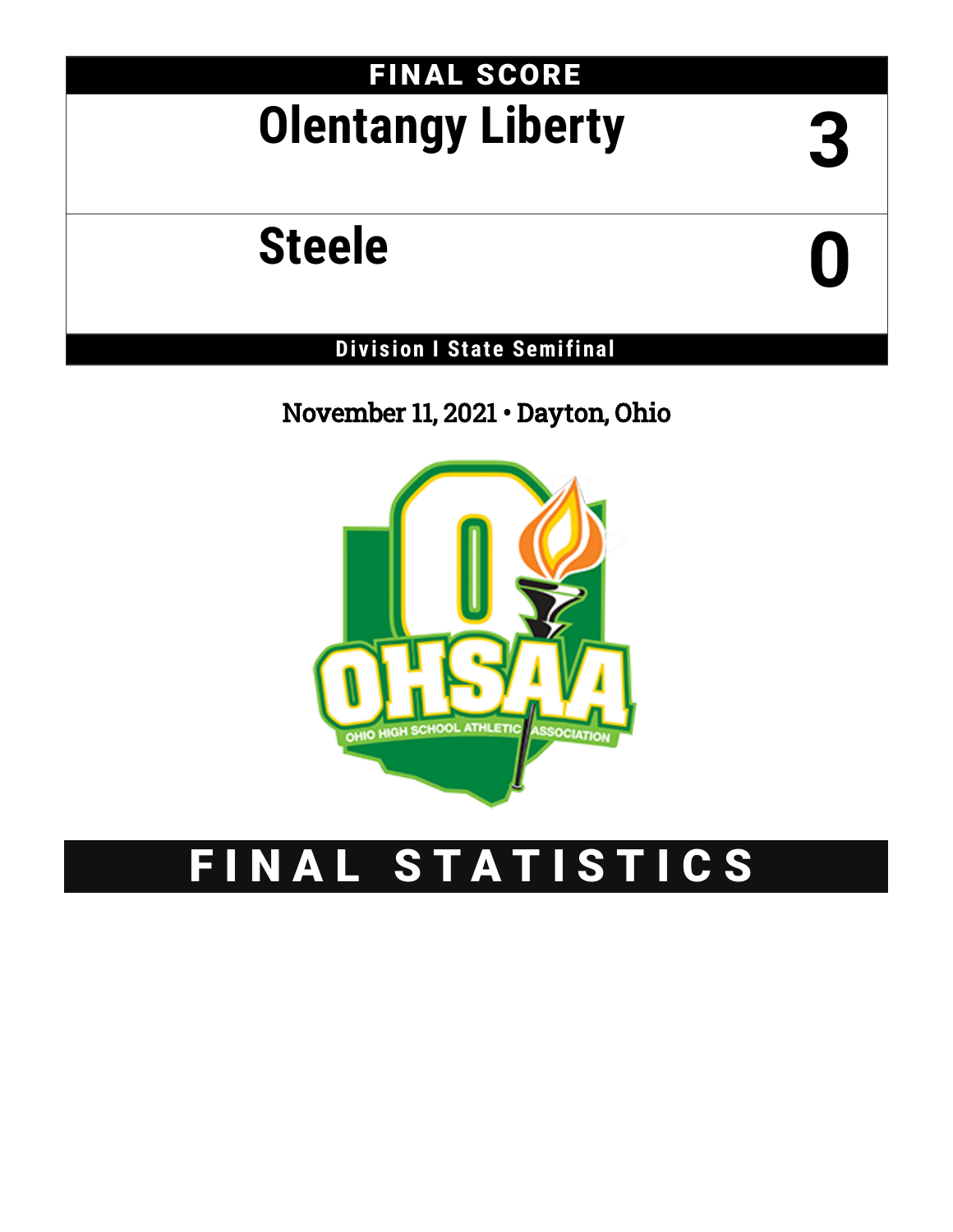### **Official Volleyball Box Score (Final) Olentangy Liberty vs Steele November 11, 2021 at Dayton, Ohio**



### **Olentangy Liberty -- 3**

| Olentangy Liberty -- 3 |                          |                |    |          |               |                   |                |           |           |           |                 |    |              |              |                |              |
|------------------------|--------------------------|----------------|----|----------|---------------|-------------------|----------------|-----------|-----------|-----------|-----------------|----|--------------|--------------|----------------|--------------|
|                        |                          |                |    |          | <b>Attack</b> |                   |                | Serve     |           |           |                 |    | <b>Block</b> |              |                |              |
| ##                     | <b>Olentangy Liberty</b> | s              | Κ  | Е        | TA            | Pct I             | Ast            | <b>SA</b> | <b>SE</b> | <b>RE</b> | Dig             | BS | <b>BA</b>    | BE           | <b>BHE</b>     | <b>Pts</b>   |
| 23                     | Mrukowski, Claire        | 3              | 9  | 5        | 25            | .160              | $\Omega$       |           |           |           | $\Omega$        |    | 6            |              |                | 12           |
| 5.                     | Ezenekwe, Michelle       | 31             | 8  |          | 19            | .368              | $\overline{0}$ | $\Omega$  | 0         |           | 3 <sub>1</sub>  | 0  |              | 0            | 0              | 11.5         |
| 24                     | Worcester, Kaili         |                |    | 6        | 27            | .037              | $\overline{0}$ |           | 0         |           |                 | 0  | и            |              | 0              | 7.5          |
| 30                     | Russell, Nicole          | 3 <sup>1</sup> | 5  | 6        | 27            | $-0.037$          |                |           | 0         |           | $\overline{0}$  | 0  | 3            | $\mathbf{0}$ | 0              | 6.5          |
| 33                     | Moulton, Gabi            | 3              |    | 2        | 10            | .200              | 27             |           | 0         |           | 8               | U  | и            |              | 0              | 4.5          |
| 14                     | Cook, McKenna            | 3              | 3  | 5        | 29            | $-0.069$          |                |           |           | 0         | 20              | 0  | 3            | 0            | $\mathbf 0$    | 4.5          |
| 4                      | Queen, Abbey             | 3              |    |          |               | $-1.000$          | 2 <sub>1</sub> |           |           |           | 16              | 0  | 0            | 0            | 0              | 3            |
| 6                      | Hilvert, Kacey           | 3 <sup>1</sup> |    | $\Omega$ | 0             | .000 <sub>1</sub> | $\overline{0}$ |           |           |           | 0 <sub>1</sub>  | 0  | 0            | 0            | 0 <sub>1</sub> | $\mathbf{1}$ |
| 11                     | Dyer, Mackenzie          | 3              |    | $\Omega$ | 0             | .000 <sub>1</sub> |                |           |           |           | 5               | U  | $\Omega$     | 0            | 0              |              |
| 19                     | Ganz, Grace              | 3.             | 0  |          | 0             | .000 <sub>1</sub> | 2 <sub>1</sub> |           | 0         | 0         | 12 <sub>1</sub> | 0  | $\Omega$     | 0            | $\mathbf 0$    | 0            |
|                        | Totals                   | 3              | 36 | 26       | 138           | .072              | 34             | 5         | 4         | 3         | 65              |    | 21           | 0            | 0              | 51.5         |

### **TOTAL TEAM BLOCKS: 10 SIDEOUT PCT: 53.7% POINT SCORING PCT: 52.1%**

|        | <b>Team Attack By Set</b> |    |           |      | <b>GAME SCORES</b>    |         |    |    |
|--------|---------------------------|----|-----------|------|-----------------------|---------|----|----|
| Set    |                           |    | <b>TA</b> | Pct  | Olentangy Liberty (3) | 25      | 24 | 25 |
|        | 10                        | ັ  | 43        | .116 | Steele (0)            | າາ<br>- | 22 | 23 |
| ◠      | 1 ว                       | 10 | 44        | 860. |                       |         |    |    |
| $\sim$ |                           |    | 51        | .039 |                       |         |    |    |

### **Steele -- 0**

| ט יי סוסטע |                   |   |    |          |               |                   |                |              |                |          |                 |              |                |          |            |      |
|------------|-------------------|---|----|----------|---------------|-------------------|----------------|--------------|----------------|----------|-----------------|--------------|----------------|----------|------------|------|
|            |                   |   |    |          | <b>Attack</b> |                   |                | <b>Serve</b> |                |          |                 |              | <b>Block</b>   |          |            |      |
| ##         | <b>Steele</b>     | s | Κ  | Е        | TA            | Pct               | Ast            | <b>SA</b>    | <b>SE</b>      | RE       | Dig             | BS           | <b>BA</b>      | BE       | <b>BHE</b> | Pts  |
| 6          | Voxx, Laken       | 3 | 13 | 6        | 54            | .130              |                |              |                |          | 6               |              | 3              |          | 0          | 16.5 |
| 12         | Hall.Nia          | 3 | 9  | 11       | 34            | $-0.059$          | 0 <sub>1</sub> |              | 0              |          | 22              |              | $\overline{2}$ | 0        | 0          | 12   |
| 16         | Waynar, Cecily    | ົ |    | 3        | 22            | .045              | 01             |              |                |          | ◠               |              | 4              | 0        | 0          | 6    |
| 14         | Van Niel, Grace   | 3 |    | $\Omega$ | 5             | .600 <sub>1</sub> | $\overline{0}$ |              | 0              |          | $\overline{2}$  |              | 0              | 0        | 0          | 3    |
| 11         | Hooks, Sidney     | 3 |    |          | 9             | .111              |                |              | ົ              |          | ົ               |              | 3              | 0        | 0          | 3.5  |
| 17         | Haddix, Ava       | 3 |    |          | 6             | .000 <sub>1</sub> | 24             |              | $\overline{0}$ |          | 11              | <sup>0</sup> |                | $\Omega$ |            | 1.5  |
| 2          | McConihe, Lindsey | 3 |    |          |               | .000              | 4              |              | 0              |          | 13 <sub>1</sub> |              | 0              | 0        | 0          | 0    |
| 15         | Alto, Sydney      | 3 | 0  | 0        |               | .000 <sub>1</sub> |                | $\Omega$     | 3              | $\Omega$ | 9               | 0            | $\Omega$       | 0        | 0          | 0    |
|            | Totals            | 3 | 32 | 22       | 130           | .077              | 31             |              | 6              | 5        | 67              |              | 13             |          |            | 42.5 |

## **Team Attack By Set** Set K E TA Pct

| 1              | 12 | -9 | 47  | .064 |
|----------------|----|----|-----|------|
| $\overline{2}$ | 8  | 6  | -39 | .051 |
| 3              | 12 |    | 44  | .114 |

### **TOTAL TEAM BLOCKS: 8 SIDEOUT PCT: 47.9% POINT SCORING PCT: 46.3%**

Site: Nutter Center (Dayton, Ohio) Date:11/11/2021 - Attendance: 0 - Time: 1:27

Referees: Shane White; Lori Francescon; Michael Chandler; Dean Roble;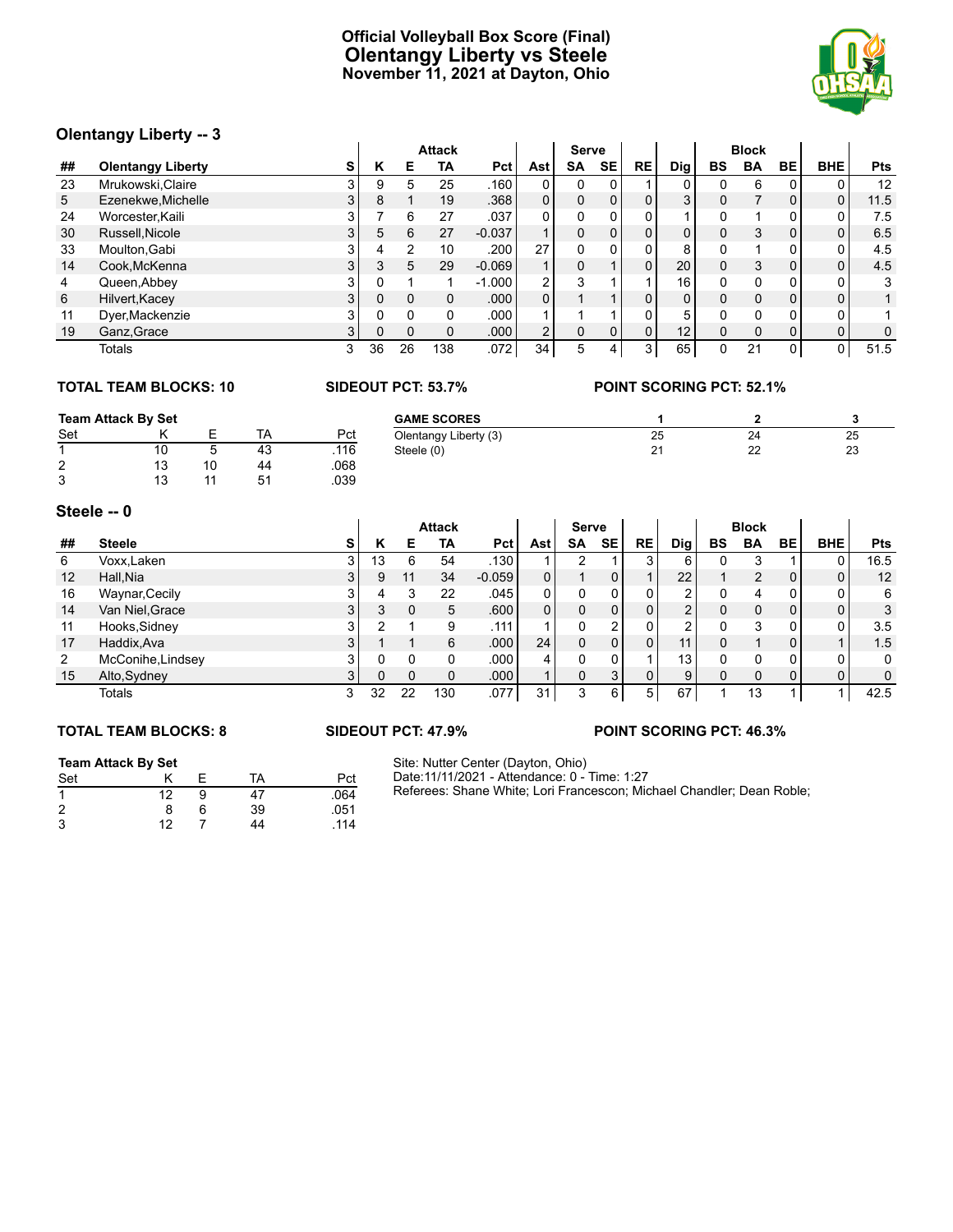### **Amherst Steele vs. Powell Olentangy Liberty Play-by-Play Summary (1st set)**



# **Olentangy Liberty vs Steele (11/11/2021 at Dayton, Ohio)**

| Score     | Plays: Set 1                                                                                                                                        | Serve | Point |
|-----------|-----------------------------------------------------------------------------------------------------------------------------------------------------|-------|-------|
|           | Steele starters: McConihe, Lindsey; Voxx, Laken; Hooks, Sidney; Hall, Nia; Van Niel, Grace; Waynar, Cecily;<br>Haddix, Ava                          |       |       |
|           | Olentangy Liberty starters: Queen, Abbey; Ezenekwe, Michelle; Cook, McKenna; Mrukowski, Claire;<br>Worcester, Kaili; Russell, Nicole; Moulton, Gabi |       |       |
| $0 - 1$   | [Serve: Moulton, Gabi] Kill by Voxx, Laken (assist from Haddix, Ava).                                                                               | S:LIB | P:STL |
| $1 - 1$   | [Serve: Voxx, Laken] Kill by Mrukowski, Claire (assist from Moulton, Gabi).                                                                         | S:STL | P:LIB |
|           | LIB sub in: Ganz, Grace.                                                                                                                            |       |       |
| $2 - 1$   | [Serve: Ganz, Grace] Kill by Mrukowski, Claire (assist from Queen, Abbey).                                                                          | S:LIB | P:LIB |
| $3 - 1$   | [Serve: Ganz, Grace] Attack error by Hall, Nia.                                                                                                     | S:LIB | P:LIB |
| $4 - 1$   | [Serve: Ganz, Grace] Block Assist by Ezenekwe, Michelle; Mrukowski, Claire (Attack error by Hall, Nia).                                             | S:LIB | P:LIB |
| $5-1$     | [Serve: Ganz, Grace] Kill by Ezenekwe, Michelle (assist from Moulton, Gabi).                                                                        | S:LIB | P:LIB |
| $6 - 1$   | [Serve: Ganz, Grace] Attack error by Hall, Nia.                                                                                                     | S:LIB | P:LIB |
| $6 - 2$   | [Serve: Ganz, Grace] Attack error by Mrukowski, Claire.                                                                                             | S:LIB | P:STL |
| $7 - 2$   | [Serve: Hooks, Sidney] Kill by Mrukowski, Claire (assist from Moulton, Gabi).                                                                       | S:STL | P:LIB |
| $8 - 2$   | [Serve: Queen, Abbey] Service ace by Queen, Abbey (Reception Error: Voxx, Laken).                                                                   | S:LIB | P:LIB |
| $8 - 3$   | [Serve: Queen, Abbey] Service error.                                                                                                                | S:LIB | P:STL |
|           | STL sub in: Alto, Sydney.                                                                                                                           |       |       |
| $8 - 4$   | [Serve: Alto, Sydney] Bad set by Cook, McKenna.                                                                                                     | S:STL | P:STL |
| $9 - 4$   | [Serve: Alto, Sydney] Kill by Moulton, Gabi (assist from Ganz, Grace).                                                                              | S:STL | P:LIB |
|           | LIB sub in: Dyer, Mackenzie.                                                                                                                        |       |       |
| $10 - 4$  | [Serve: Dyer, Mackenzie] Bad set by Haddix, Ava.                                                                                                    | S:LIB | P:LIB |
|           | Timeout by Steele.                                                                                                                                  | S:LIB |       |
| $10 - 5$  | [Serve: Dyer, Mackenzie] Kill by Hall, Nia (assist from Haddix, Ava).                                                                               | S:LIB | P:STL |
| $11 - 5$  | [Serve: Hall, Nia] Kill by Russell, Nicole (assist from Moulton, Gabi).                                                                             | S:STL | P:LIB |
| $11 - 6$  | [Serve: Cook, McKenna] Service error.                                                                                                               | S:LIB | P:STL |
| $11 - 7$  | [Serve: McConihe, Lindsey] Kill by Voxx, Laken (assist from Haddix, Ava).                                                                           | S:STL | P:STL |
| $11 - 8$  | [Serve: McConihe, Lindsey] Attack error by Worcester, Kaili.                                                                                        | S:STL | P:STL |
| $12 - 8$  | [Serve: McConihe,Lindsey] Attack error by Voxx,Laken.                                                                                               | S:STL | P:LIB |
|           | LIB sub in: Hilvert, Kacey.                                                                                                                         |       |       |
| $12-9$    | [Serve: Hilvert, Kacey] Attack error by Cook, McKenna.                                                                                              | S:LIB | P:STL |
| $13-9$    | [Serve: Haddix, Ava] Kill by Ezenekwe, Michelle (assist from Moulton, Gabi).                                                                        | S:STL | P:LIB |
| $14-9$    | [Serve: Moulton, Gabi] Kill by Mrukowski, Claire (assist from Queen, Abbey).                                                                        | S:LIB | P:LIB |
| $14 - 10$ | [Serve: Moulton, Gabi] Kill by Voxx, Laken (assist from McConihe, Lindsey).                                                                         | S:LIB | P:STL |
| $14 - 11$ | [Serve: Voxx, Laken] Block Solo by Hall, Nia (Attack error by Mrukowski, Claire).                                                                   | S:STL | P:STL |
| $14 - 12$ | [Serve: Voxx, Laken] Kill by Hall, Nia (assist from McConihe, Lindsey).                                                                             | S:STL | P:STL |
|           | Timeout by Olentangy Liberty.                                                                                                                       | S:STL |       |
| $14 - 13$ | [Serve: Voxx, Laken] Attack error by Queen, Abbey.                                                                                                  | S:STL | P:STL |
| $14 - 14$ | [Serve: Voxx,Laken] Service ace by Voxx,Laken (Reception Error: Mrukowski,Claire).                                                                  | S:STL | P:STL |
| $14 - 15$ | [Serve: Voxx, Laken] Kill by Van Niel, Grace (assist from Haddix, Ava).                                                                             | S:STL | P:STL |
| $15 - 15$ | [Serve: Voxx,Laken] Block Assist by Ezenekwe,Michelle; Mrukowski,Claire (Attack error by Hall,Nia).                                                 | S:STL | P:LIB |
| $16 - 15$ | [Serve: Ganz, Grace] Kill by Ezenekwe, Michelle (assist from Moulton, Gabi).                                                                        | S:LIB | P:LIB |
| 16-16     | [Serve: Ganz, Grace] Kill by Hall, Nia (assist from Haddix, Ava).                                                                                   | S:LIB | P:STL |
| $17 - 16$ | [Serve: Hooks, Sidney] Attack error by Hall, Nia.                                                                                                   | S:STL | P:LIB |
| 18-16     | [Serve: Queen, Abbey] Block Assist by Russell, Nicole; Cook, McKenna (Attack error by Waynar, Cecily).                                              | S:LIB | P:LIB |
| $18 - 17$ | [Serve: Queen, Abbey] Kill by Hall, Nia (assist from Haddix, Ava).                                                                                  | S:LIB | P:STL |
| $18 - 18$ | [Serve: Alto, Sydney] Kill by Hall, Nia (assist from Haddix, Ava).                                                                                  | S:STL | P:STL |
| 19-18     | [Serve: Alto, Sydney] Service error.                                                                                                                | S:STL | P:LIB |
| 19-19     | [Serve: Dyer, Mackenzie] Kill by Waynar, Cecily (assist from Haddix, Ava).                                                                          | S:LIB | P:STL |
| $20 - 19$ | [Serve: Hall, Nia] (assist from Dyer, Mackenzie) Bad set by Haddix, Ava.                                                                            | S:STL | P:LIB |
| $20 - 20$ | [Serve: Cook, McKenna] Kill by Voxx, Laken (assist from Alto, Sydney).                                                                              | S:LIB | P:STL |
| $21 - 20$ | [Serve: McConihe, Lindsey] Attack error by Voxx, Laken.                                                                                             | S:STL | P:LIB |
| 22-20     | [Serve: Hilvert, Kacey] Kill by Moulton, Gabi (assist from Dyer, Mackenzie).                                                                        | S:LIB | P:LIB |
|           | Timeout by Steele.                                                                                                                                  | S:LIB |       |
| 23-20     | [Serve: Hilvert, Kacey] Service ace by Hilvert, Kacey (Reception Error: Hall, Nia).                                                                 | S:LIB | P:LIB |
| $23 - 21$ | [Serve: Hilvert, Kacey] Kill by Voxx, Laken (assist from Haddix, Ava).                                                                              | S:LIB | P:STL |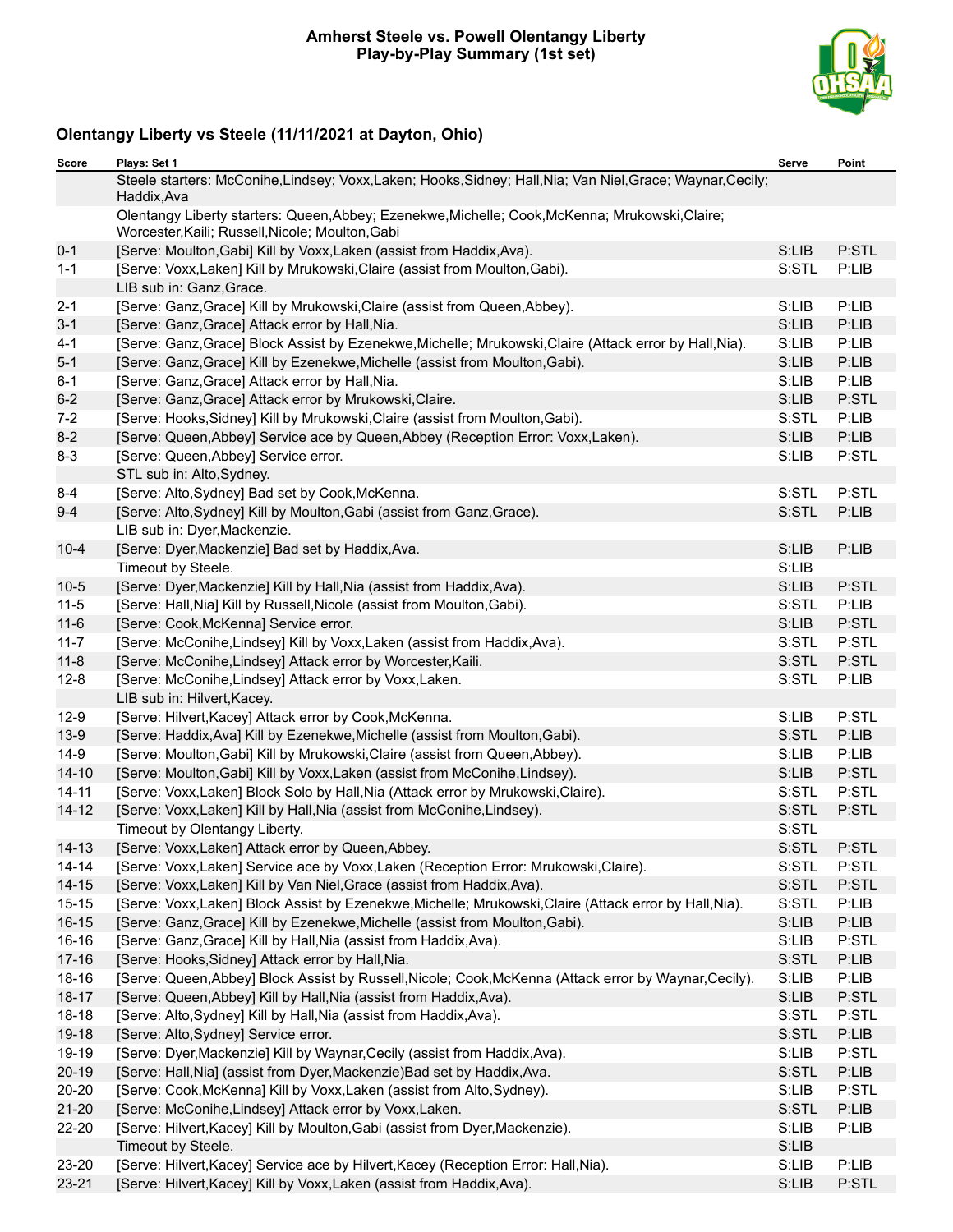| <b>Score</b> | Plavs: Set 1                                                                           | Serve       | Point |
|--------------|----------------------------------------------------------------------------------------|-------------|-------|
| 24-21        | [Serve: Haddix, Ava] (assist from Moulton, Gabi) Bad set by Voxx, Laken. -- SET POINT. | S:STL P:LIB |       |
| $25 - 21$    | [Serve: Moulton, Gabi] Attack error by Voxx, Laken. -- SET OLENTANGY LIBERTY.          | S:LIB       | P:LIB |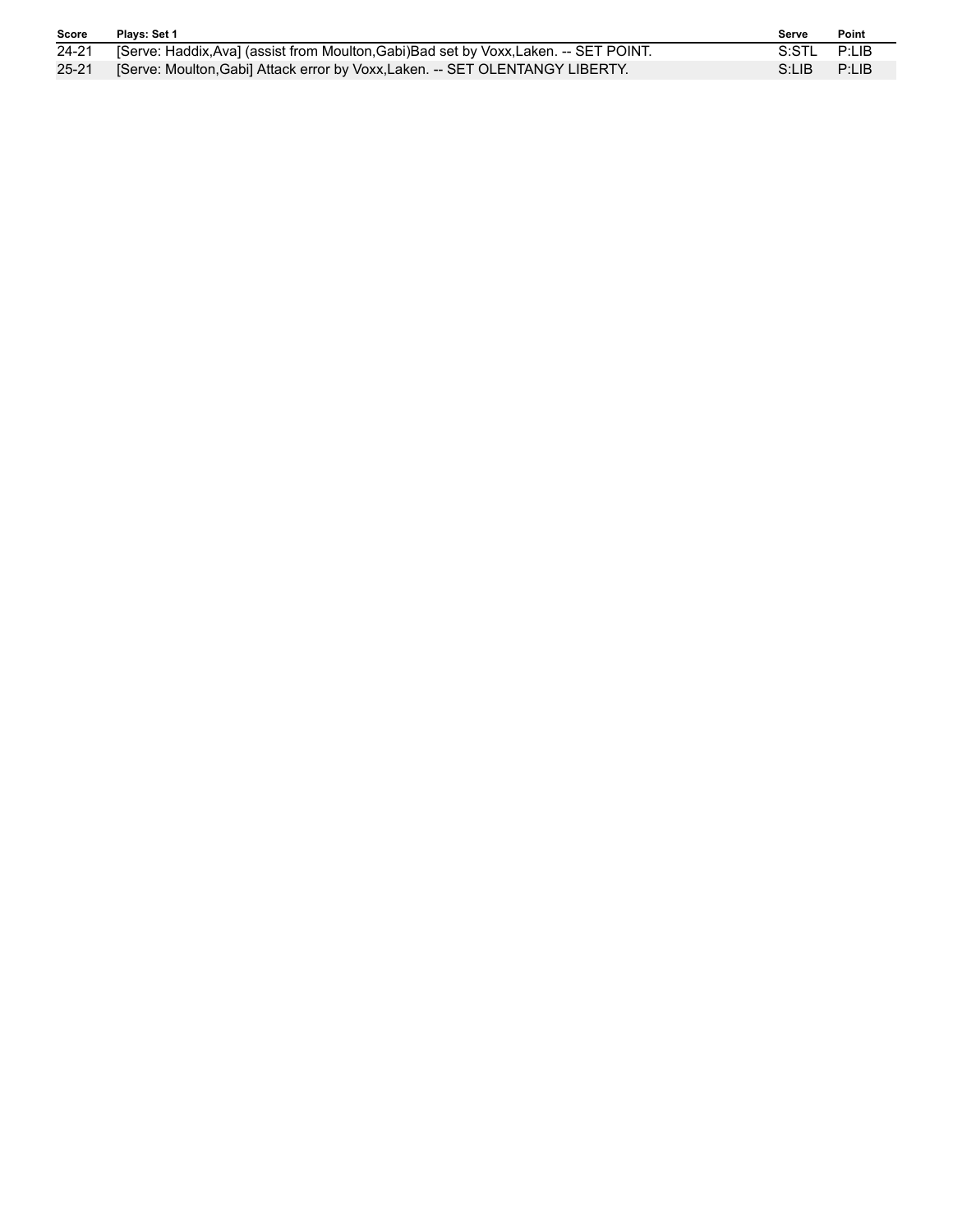### **Amherst Steele vs. Powell Olentangy Liberty Play-by-Play Summary (2nd set)**



# **Olentangy Liberty vs Steele (11/11/2021 at Dayton, Ohio)**

| Score     | Plays: Set 2                                                                                                                                   | Serve | Point |
|-----------|------------------------------------------------------------------------------------------------------------------------------------------------|-------|-------|
|           | Steele starters: McConihe, Lindsey; Voxx, Laken; Hooks, Sidney; Hall, Nia; Van Niel, Grace; Waynar, Cecily;<br>Haddix, Ava                     |       |       |
|           | Olentangy Liberty starters: Queen, Abbey; Ezenekwe, Michelle; Cook, McKenna; Ganz, Grace;<br>Mrukowski, Claire; Russell, Nicole; Moulton, Gabi |       |       |
| $0 - 1$   | [Serve: Voxx, Laken] Kill by Hooks, Sidney (assist from Haddix, Ava).                                                                          | S:STL | P:STL |
| $0 - 2$   | [Serve: Voxx, Laken] Service ace by Voxx, Laken (Reception Error: Queen, Abbey).                                                               | S:STL | P:STL |
| $0 - 3$   | [Serve: Voxx, Laken] Attack error by Cook, McKenna.                                                                                            | S:STL | P:STL |
| $1 - 3$   | [Serve: Voxx, Laken] Service error.                                                                                                            | S:STL | P:LIB |
| $2 - 3$   | [Serve: Queen, Abbey] Attack error by Hooks, Sidney.                                                                                           | S:LIB | P:LIB |
| $3 - 3$   | [Serve: Queen, Abbey] Kill by Mrukowski, Claire (assist from Moulton, Gabi).                                                                   | S:LIB | P:LIB |
| $3 - 4$   | [Serve: Queen, Abbey] Kill by Van Niel, Grace (assist from Haddix, Ava).                                                                       | S:LIB | P:STL |
| $4 - 4$   | [Serve: Hooks, Sidney] Block Assist by Mrukowski, Claire; Russell, Nicole (Attack error by Hall, Nia).                                         | S:STL | P:LIB |
|           | LIB sub in: Dyer, Mackenzie.                                                                                                                   |       |       |
| $5 - 4$   | [Serve: Dyer, Mackenzie] Service ace by Dyer, Mackenzie (Reception Error: Voxx, Laken).                                                        | S:LIB | P:LIB |
| $5-5$     | [Serve: Dyer, Mackenzie] Service error.                                                                                                        | S:LIB | P:STL |
|           | STL sub in: Alto, Sydney.                                                                                                                      |       |       |
| $6-5$     | [Serve: Alto, Sydney] Service error.                                                                                                           | S:STL | P:LIB |
|           | LIB sub in: Worcester, Kaili.                                                                                                                  |       |       |
| $6-6$     | [Serve: Cook, McKenna] Kill by Waynar, Cecily (assist from Haddix, Ava).                                                                       | S:LIB | P:STL |
| $7-6$     | [Serve: Hall, Nia] Kill by Russell, Nicole (assist from Moulton, Gabi).                                                                        | S:STL | P:LIB |
|           | LIB sub in: Hilvert, Kacey.                                                                                                                    |       |       |
| $7 - 7$   | [Serve: Hilvert, Kacey] Kill by Waynar, Cecily (assist from Haddix, Ava).                                                                      | S:LIB | P:STL |
| $8 - 7$   | [Serve: McConihe, Lindsey] Block Assist by Ezenekwe, Michelle; Moulton, Gabi (Attack error by<br>Voxx, Laken).                                 | S:STL | P:LIB |
| $8 - 8$   | [Serve: Moulton, Gabi] Block Assist by Hooks, Sidney; Voxx, Laken (Attack error by Mrukowski, Claire).                                         | S:LIB | P:STL |
| $9-8$     | [Serve: Haddix, Ava] Kill by Ezenekwe, Michelle (assist from Moulton, Gabi).                                                                   | S:STL | P:LIB |
| $9-9$     | [Serve: Ganz, Grace] Attack error by Ezenekwe, Michelle.                                                                                       | S:LIB | P:STL |
| $10-9$    | [Serve: Voxx, Laken] Kill by Cook, McKenna (assist from Ganz, Grace).                                                                          | S:STL | P:LIB |
| $12-9$    | [Serve: Queen, Abbey] Error by team.                                                                                                           | S:LIB | P:LIB |
|           | Timeout by Steele.                                                                                                                             | S:LIB |       |
| $13-9$    | [Serve: Queen, Abbey] Kill by Russell, Nicole (assist from Moulton, Gabi).                                                                     | S:LIB | P:LIB |
| $13 - 10$ | [Serve: Queen, Abbey] Kill by Hall, Nia (assist from Haddix, Ava).                                                                             | S:LIB | P:STL |
| $14 - 10$ | [Serve: Hooks, Sidney] Kill by Mrukowski, Claire (assist from Moulton, Gabi).                                                                  | S:STL | P:LIB |
| $14 - 11$ | [Serve: Dyer, Mackenzie] Block Assist by Hall, Nia; Waynar, Cecily (Attack error by Russell, Nicole).                                          | S:LIB | P:STL |
| $14 - 12$ | [Serve: Alto, Sydney] Kill by Voxx, Laken (assist from Haddix, Ava).                                                                           | S:STL | P:STL |
| $14 - 13$ | [Serve: Alto, Sydney] Block Assist by Haddix, Ava; Waynar, Cecily (Attack error by Cook, McKenna).                                             | S:STL | P:STL |
|           | Timeout by Olentangy Liberty.                                                                                                                  | S:STL |       |
| $14 - 14$ | [Serve: Alto, Sydney] Attack error by Moulton, Gabi.                                                                                           | S:STL | P:STL |
| $15 - 14$ | [Serve: Alto, Sydney] Service error.                                                                                                           | S:STL | P:LIB |
| $16 - 14$ | [Serve: Cook, McKenna] Kill by Worcester, Kaili (assist from Moulton, Gabi).                                                                   | S:LIB | P:LIB |
| $17 - 14$ | [Serve: Cook, McKenna] Attack error by Hall, Nia.                                                                                              | S:LIB | P:LIB |
| $17 - 15$ | [Serve: Cook, McKenna] Attack error by Worcester, Kaili.                                                                                       | S:LIB | P:STL |
| $17 - 16$ | [Serve: Hall, Nia] Service ace by Hall, Nia.                                                                                                   | S:STL | P:STL |
| $17 - 17$ | [Serve: Hall, Nia] Kill by Voxx, Laken (assist from McConihe, Lindsey).                                                                        | S:STL | P:STL |
| $17-18$   | [Serve: Hall, Nia] Kill by Voxx, Laken (assist from McConihe, Lindsey).                                                                        | S:STL | P:STL |
| $17-19$   | [Serve: Hall, Nia] Attack error by Russell, Nicole.                                                                                            | S:STL | P:STL |
|           | Timeout by Olentangy Liberty.                                                                                                                  | S:STL |       |
| $17 - 20$ | [Serve: Hall, Nia] Block Assist by Voxx, Laken; Waynar, Cecily (Attack error by Russell, Nicole).                                              | S:STL | P:STL |
| 18-20     | [Serve: Hall, Nia] Kill by Worcester, Kaili (assist from Moulton, Gabi).                                                                       | S:STL | P:LIB |
| 19-20     | [Serve: Hilvert, Kacey] Block Assist by Ezenekwe, Michelle; Worcester, Kaili (Attack error by<br>Waynar, Cecily).                              | S:LIB | P:LIB |
| $20 - 20$ | [Serve: Hilvert, Kacey] Kill by Ezenekwe, Michelle (assist from Moulton, Gabi).                                                                | S:LIB | P:LIB |
| $20 - 21$ | [Serve: Hilvert, Kacey] Service error.                                                                                                         | S:LIB | P:STL |
| $21 - 21$ | [Serve: McConihe, Lindsey] Kill by Ezenekwe, Michelle (assist from Moulton, Gabi).                                                             | S:STL | P:LIB |
| $22 - 21$ | [Serve: Moulton, Gabi] Kill by Mrukowski, Claire (assist from Moulton, Gabi).                                                                  | S:LIB | P:LIB |
|           |                                                                                                                                                |       |       |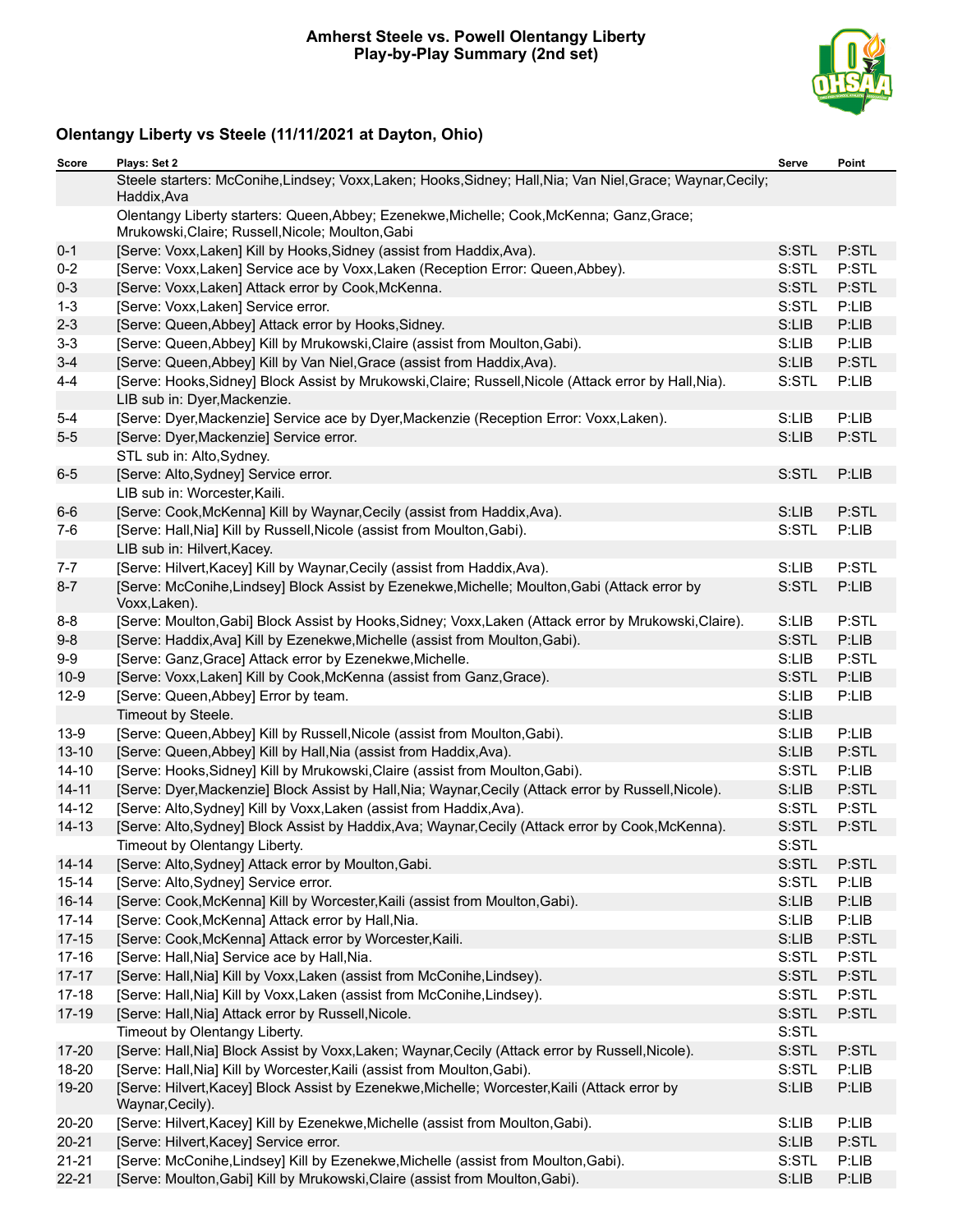| <b>Score</b> | Plays: Set 2                                                                                      | Serve  | Point |
|--------------|---------------------------------------------------------------------------------------------------|--------|-------|
| $23 - 21$    | [Serve: Moulton, Gabi] Kill by Ezenekwe, Michelle (assist from Moulton, Gabi).                    | S:LIB  | P:LIB |
|              | Timeout by Steele.                                                                                | S:LIB  |       |
| $23 - 22$    | [Serve: Moulton, Gabi] Attack error by Worcester, Kaili.                                          | S:LIB  | P:STL |
| 24-22        | [Serve: Haddix, Ava] Attack error by Hall, Nia. -- SET POINT.                                     | S:STL  | P:IB  |
| 25-22        | [Serve: Ganz, Grace] Kill by Cook, McKenna (assist from Moulton, Gabi). -- SET OLENTANGY LIBERTY. | -S:LIB | P:LIB |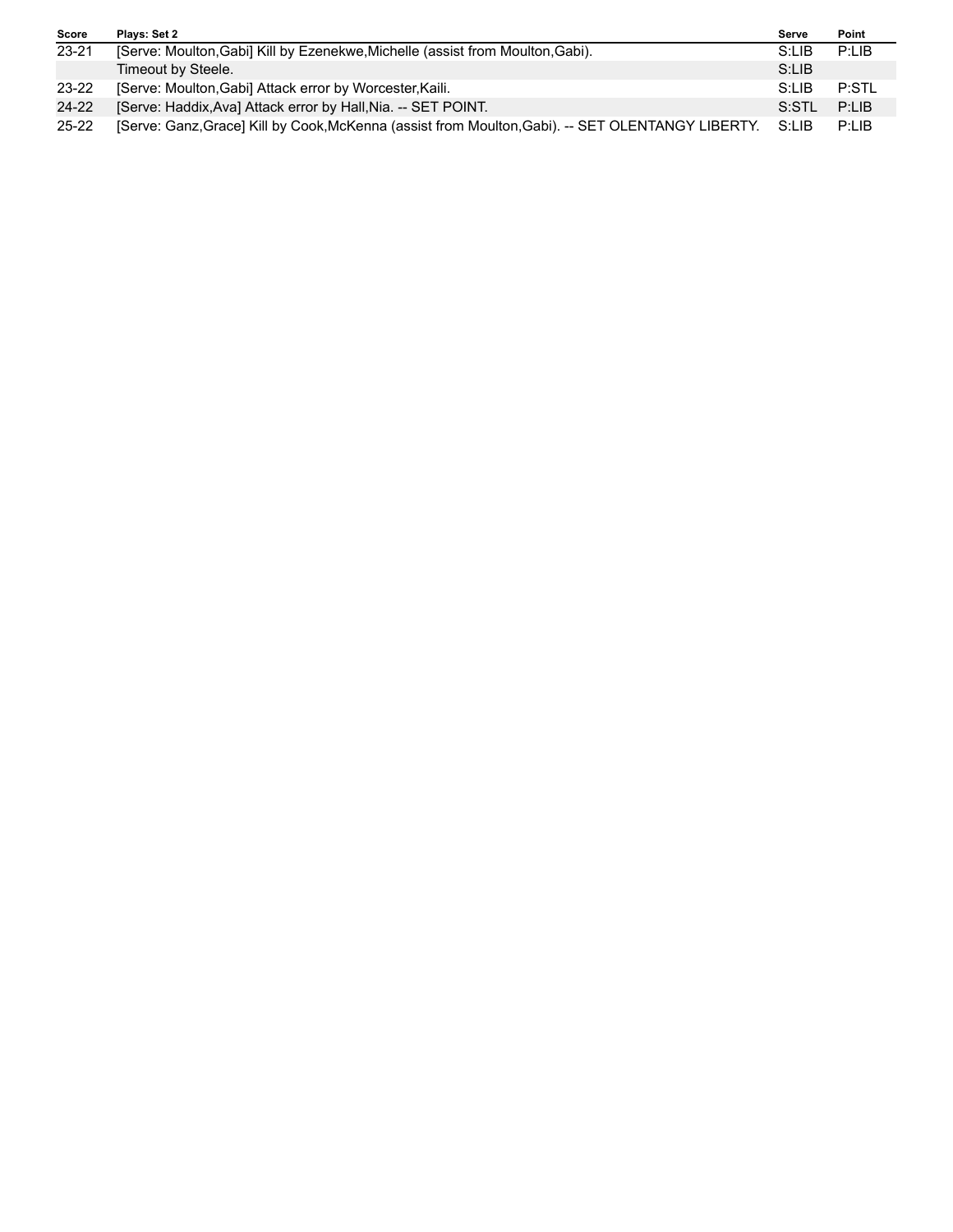### **Amherst Steele vs. Powell Olentangy Liberty Play-by-Play Summary (3rd set)**



# **Olentangy Liberty vs Steele (11/11/2021 at Dayton, Ohio)**

| Score     | Plays: Set 3                                                                                                                                        | Serve | Point |
|-----------|-----------------------------------------------------------------------------------------------------------------------------------------------------|-------|-------|
|           | Steele starters: McConihe, Lindsey; Voxx, Laken; Hooks, Sidney; Hall, Nia; Van Niel, Grace; Waynar, Cecily;<br>Haddix, Ava                          |       |       |
|           | Olentangy Liberty starters: Queen, Abbey; Ezenekwe, Michelle; Cook, McKenna; Mrukowski, Claire;<br>Worcester, Kaili; Russell, Nicole; Moulton, Gabi |       |       |
| $1-0$     | [Serve: Moulton, Gabi] Attack error by Voxx, Laken.                                                                                                 | S:LIB | P:LIB |
| $1 - 1$   | [Serve: Moulton, Gabi] Block Assist by Voxx, Laken; Hooks, Sidney (Attack error by Mrukowski, Claire).                                              | S:LIB | P:STL |
| $2 - 1$   | [Serve: Voxx, Laken] Attack error by Haddix, Ava.                                                                                                   | S:STL | P:LIB |
|           | LIB sub in: Ganz, Grace.                                                                                                                            |       |       |
| $3 - 1$   | [Serve: Ganz, Grace] Block Assist by Ezenekwe, Michelle; Cook, McKenna; Mrukowski, Claire (Attack error S:LIB<br>by Hall, Nia).                     |       | P:LIB |
| $4 - 1$   | [Serve: Ganz, Grace] Block Assist by Ezenekwe, Michelle; Mrukowski, Claire (Attack error by Hall, Nia).                                             | S:LIB | P:LIB |
| $4 - 2$   | [Serve: Ganz, Grace] Kill by Hall, Nia (assist from Hooks, Sidney).                                                                                 | S:LIB | P:STL |
| $5-2$     | [Serve: Hooks, Sidney] Service error.                                                                                                               | S:STL | P:LIB |
| $6-2$     | [Serve: Queen, Abbey] Service ace by Queen, Abbey (Reception Error: Voxx, Laken).                                                                   | S:LIB | P:LIB |
| $7 - 2$   | [Serve: Queen, Abbey] Service ace by Queen, Abbey (Reception Error: McConihe, Lindsey).                                                             | S:LIB | P:LIB |
| $7 - 3$   | [Serve: Queen, Abbey] Kill by Van Niel, Grace.                                                                                                      | S:LIB | P:STL |
|           | STL sub in: Alto, Sydney.                                                                                                                           |       |       |
| $7 - 4$   | [Serve: Alto, Sydney] Block Assist by Hall, Nia; Waynar, Cecily (Attack error by Russell, Nicole).                                                  | S:STL | P:STL |
| $7 - 5$   | [Serve: Alto, Sydney] Attack error by Mrukowski, Claire.                                                                                            | S:STL | P:STL |
| $8-5$     | [Serve: Alto, Sydney] Kill by Cook, McKenna (assist from Moulton, Gabi).                                                                            | S:STL | P:LIB |
|           | LIB sub in: Dyer, Mackenzie.                                                                                                                        |       |       |
| $9-5$     | [Serve: Dyer, Mackenzie] Block Assist by Russell, Nicole; Cook, McKenna (Attack error by Waynar, Cecily).                                           | S:LIB | P:LIB |
| $9-6$     | [Serve: Dyer, Mackenzie] Kill by Hall, Nia (assist from Haddix, Ava).                                                                               | S:LIB | P:STL |
| $9 - 7$   | [Serve: Hall, Nia] Kill by Voxx, Laken (assist from Haddix, Ava).                                                                                   | S:STL | P:STL |
| $9-8$     | [Serve: Hall, Nia] Attack error by Cook, McKenna.                                                                                                   | S:STL | P:STL |
| $10 - 8$  | [Serve: Hall, Nia] Ball handling error by Haddix, Ava.                                                                                              | S:STL | P:LIB |
| $11 - 8$  | [Serve: Cook, McKenna] Kill by Moulton, Gabi.                                                                                                       | S:LIB | P:LIB |
| $12 - 8$  | [Serve: Cook, McKenna] Kill by Worcester, Kaili (assist from Moulton, Gabi).                                                                        | S:LIB | P:LIB |
| $12-9$    | [Serve: Cook, McKenna] Attack error by Moulton, Gabi.                                                                                               | S:LIB | P:STL |
| $13-9$    | [Serve: McConihe,Lindsey] Kill by Worcester, Kaili (assist from Russell, Nicole).                                                                   | S:STL | P:LIB |
|           | LIB sub in: Hilvert, Kacey.                                                                                                                         |       |       |
| $13 - 10$ | [Serve: Hilvert, Kacey] Kill by Voxx, Laken (assist from Haddix, Ava).                                                                              | S:LIB | P:STL |
| $14 - 10$ | [Serve: Haddix, Ava] Kill by Moulton, Gabi (assist from Cook, McKenna).                                                                             | S:STL | P:LIB |
| $14 - 11$ | [Serve: Moulton, Gabi] Kill by Voxx, Laken (assist from Haddix, Ava).                                                                               | S:LIB | P:STL |
| $15 - 11$ | [Serve: Voxx, Laken] Kill by Mrukowski, Claire (assist from Moulton, Gabi).                                                                         | S:STL | P:LIB |
| $16 - 11$ | [Serve: Ganz, Grace] Block Assist by Mrukowski, Claire; Ezenekwe, Michelle (Attack error by Hall, Nia).                                             | S:LIB | P:LIB |
| 16-12     | [Serve: Ganz, Grace] Kill by Haddix, Ava (assist from Voxx, Laken).                                                                                 | S:LIB | P:STL |
| $17 - 12$ | [Serve: Hooks, Sidney] Service error.                                                                                                               | S:STL | P:LIB |
| $17 - 13$ | [Serve: Queen, Abbey] Kill by Waynar, Cecily (assist from Haddix, Ava).                                                                             | S:LIB | P:STL |
| $17 - 14$ | [Serve: Alto, Sydney] Attack error by Cook, McKenna.                                                                                                | S:STL | P:STL |
| $18 - 14$ | [Serve: Alto, Sydney] Kill by Russell, Nicole (assist from Moulton, Gabi).                                                                          | S:STL | P:LIB |
| $18 - 15$ | [Serve: Dyer, Mackenzie] Kill by Hall, Nia (assist from Haddix, Ava).                                                                               | S:LIB | P:STL |
| 18-16     | [Serve: Hall, Nia] Attack error by Russell, Nicole.                                                                                                 | S:STL | P:STL |
| $18 - 17$ | [Serve: Hall, Nia] Attack error by Russell, Nicole.                                                                                                 | S:STL | P:STL |
|           | Timeout by Olentangy Liberty.                                                                                                                       | S:STL |       |
| 19-17     | [Serve: Hall, Nia] Kill by Russell, Nicole (assist from Moulton, Gabi).                                                                             | S:STL | P:LIB |
| 19-18     | [Serve: Cook, McKenna] Kill by Voxx, Laken (assist from Haddix, Ava).                                                                               | S:LIB | P:STL |
| 19-19     | [Serve: McConihe,Lindsey] Attack error by Worcester, Kaili.                                                                                         | S:STL | P:STL |
| 19-20     | [Serve: McConihe, Lindsey] Block Assist by Hooks, Sidney (Attack error by Worcester, Kaili).                                                        | S:STL | P:STL |
| $19 - 21$ | [Serve: McConihe, Lindsey] Kill by Hooks, Sidney (assist from Haddix, Ava).                                                                         | S:STL | P:STL |
|           | Timeout by Olentangy Liberty.                                                                                                                       | S:STL |       |
| $20 - 21$ | [Serve: McConihe, Lindsey] Kill by Worcester, Kaili (assist from Moulton, Gabi).                                                                    | S:STL | P:LIB |
| $21 - 21$ | [Serve: Hilvert, Kacey] Kill by Worcester, Kaili (assist from Moulton, Gabi).                                                                       | S:LIB | P:LIB |
| $22 - 21$ | [Serve: Hilvert, Kacey] Kill by Ezenekwe, Michelle (assist from Moulton, Gabi).                                                                     | S:LIB | P:LIB |
|           | Timeout by Steele.                                                                                                                                  | S:LIB |       |